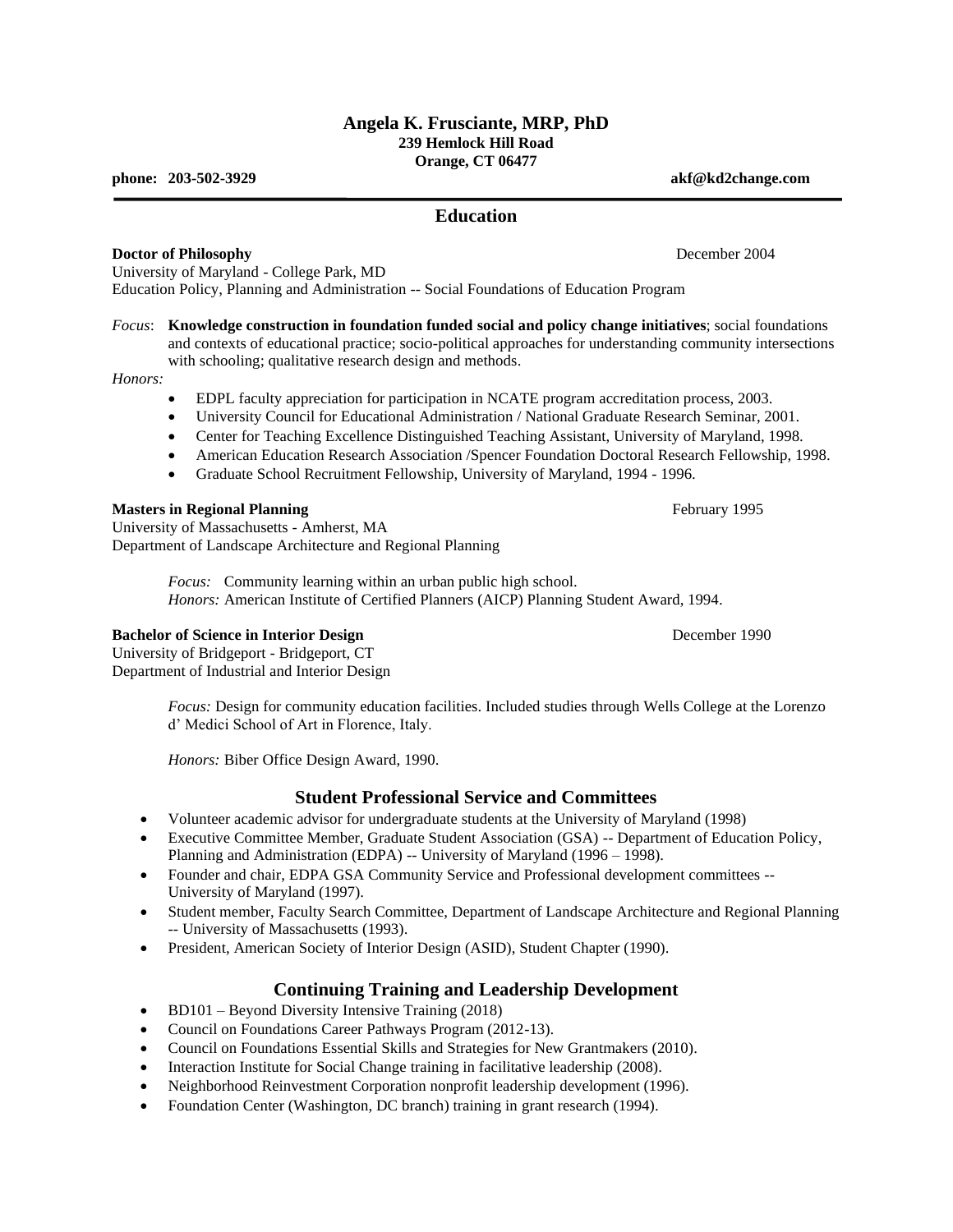# **Professional Experience**

## **Principal** January 2016 - present **Knowledge Designs to Change, LLC**

Founded research/strategy consulting firm to support civic sector initiatives, strengthen philanthropic investment in civic engagement and equity; deepen and promote socio-political understandings of change; and build an equityfocused approach to knowledge development as integrated with change leadership.

Created online course titled: "Embodying Equity Inside and Out: A Knowledge Strategy Course for Changemakers" to build equity focused knowledge skills within change fields.

## *Professional Membership/Service/Honors*:

- National Coalition of Independent Scholars (NCIS)
- Urban Research-Based Action Network (URBAN) URBAN Connecticut co-chair and member of National Planning Team
- **•** Ongoing reviewer for various journals including the Foundation Review Journal
- **EXECT** Alumnus of Council on Foundations *Career Pathways Program*; a year-long program to increase diversity in philanthropic leadership—one of eleven people nationally to be elected for the 2012-2013 pilot cohort.

## **Knowledge Development Officer January 2008- December 2015**

William Caspar Graustein Memorial Fund Hamden, CT

> *Leadership:* Conceptualized and facilitated the knowledge development approach of a family foundation (with assets of \$100 million and a \$7 million annual investment.)

*Functional responsibility:* Designed and managed organizational learning approach, management systems, program development support, network learning, and research in the areas of philanthropy, and education.

*Management and operation responsibility:* Member of the senior management team contributing to strategy development and implementation, budget processes and continuous organizational improvement including guiding the learning agenda engaging staff and board.

*Investment portfolio:* Conceptualized and managed external research and evaluation grants, contracts and memoranda of understandings to support individual and funder/university/community learning partnerships; stewarding funds averaging \$250,000 annually.

## *Professional Service:*

- Grantmakers for Effective Organizations Collaboration Conference committee, 2015.
- FSG/Aspen Institute *Collective Impact* advisory board with emphasis on raising community voice and issues of structural inequity within the development of a national funder community of practice.
- **•** Member of the local advisory committee for the 2013 conference of the Association for Research on Nonprofit Organization and Voluntary Action (ARNOVA)
- Founded and chaired the special interest group on "Educational Issues and Intersections" for ARNOVA.

#### **Adjunct Graduate Faculty** April –July 2010

Psychology Department / Community Psychology Program University of New Haven -- New Haven, CT

Designed and conducted a special topics masters course on grant strategies. Student teams provided fund development services to five Connecticut nonprofit organizations.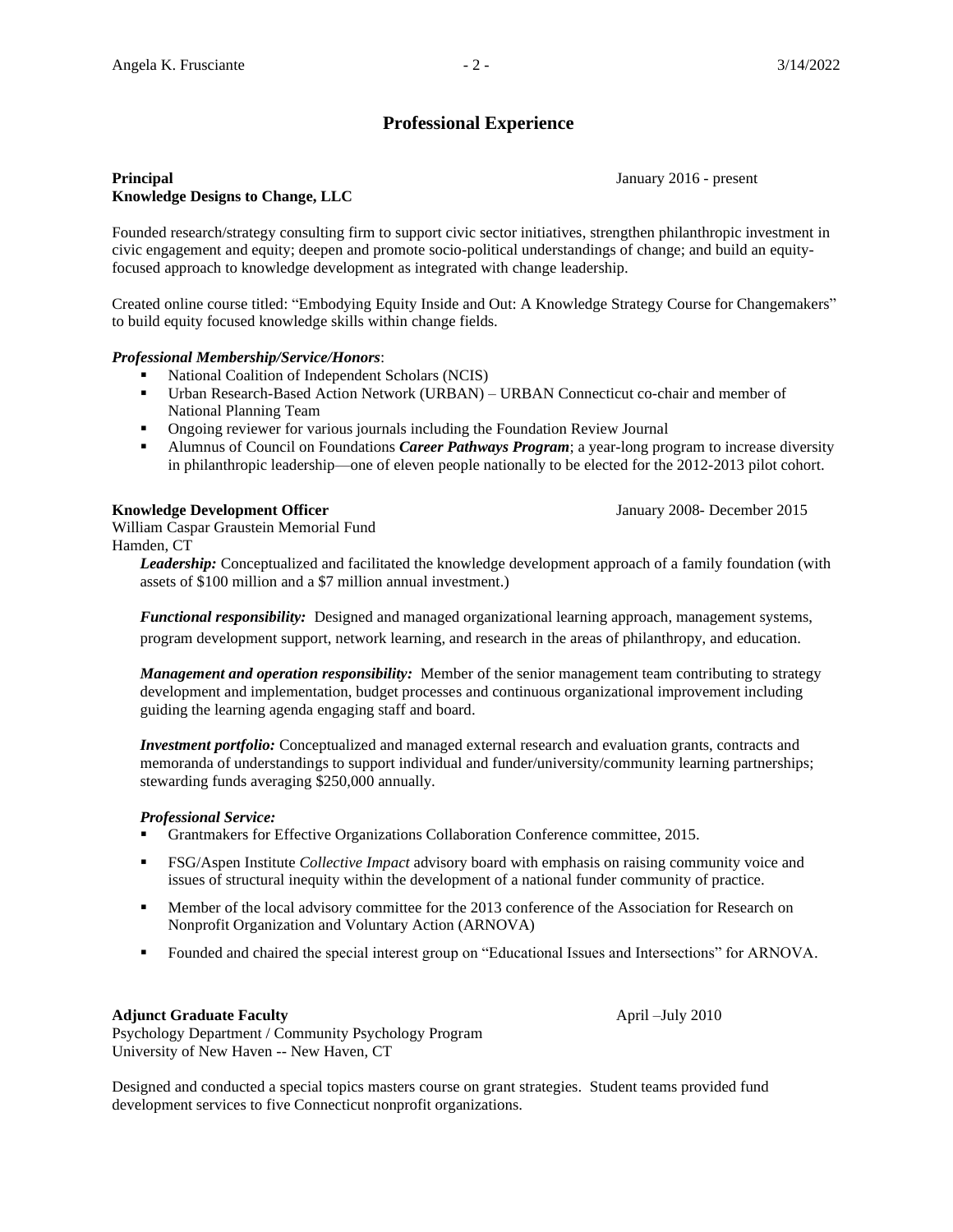**Assistant Professor (tenure track with associate graduate faculty status)** August 2006 - August 2007 **and Coordinator of Urban Studies Program**

Department of Urban and Regional Planning /School of Policy and Planning Jackson State University -- Jackson, MS

#### *Research and Teaching:*

Principal investigator on \$5,000 William Caspar Graustein Memorial Fund grant for urban scholar in residence program in Bridgeport, Connecticut. Principal investigator on \$4,000 JSU grant to develop course for undergraduate urban studies program. Student evaluations of my instruction rated higher than the averages for the department, college, and university. Directed four masters student poster presentations for first time department student participation in national professional association conference. -- **JSU Office of Academic Affairs Outstanding Achievement Award for first year student advising.**

#### *Departmental and University Service:*

Coordinated undergraduate urban studies program including redesign of urban studies curriculum with multi-disciplinary focus and as a pipeline for black students into masters programs in urban planning; Advising of undergraduate students; High school promotional materials and recruiting; Supervision of undergraduate faculty and work study students; Coordination of sections of departmental self-study report for national accreditation – **Dept. accreditation awarded 2010**.

Department student financial awards committee (chair); Department undergraduate urban studies committee (chair); College Associate Dean search (member); Department admission committee (member); Department comprehensive exam committee (member).

#### **Instructor / English 12** September 2005-May 2006

Evening Program -- Accredited High School Adult Education Department – Bridgeport, CT

Designed and conducted senior-level high school English course for adults seeking an accredited diploma. Engaged students in occupational research and provided opportunities for skill-building in the areas of grammar, group discussion, presentation, critical thinking, information gathering, written communication and career action planning.

**Substitute High School Teacher** (Long-Term) September – June 2006 Central High School – Bridgeport, CT

Substitute for all high school grades and academic subjects from special education to magnet classes with a multi month placement in a sophomore English class. Duties included administering Connecticut state standardized tests. Created and implemented after school volunteer activity of a "scholar in residence" program where I involved six students in the research, writing and publishing of encyclopedia entries and increased research and writing skills along with understanding of social contexts.

#### **Consulting on Curriculum/Program Evaluation** September 1995 – December 2004

Managance Consulting, Silver Spring, MD

Provided comments on evaluation curriculum to be used in training for social service and community development executives, their staff, and boards. Participated in grant-writing for providing evaluation services to social service and leadership training organizations.

#### The New Teacher Project, Washington, DC

Provided consultation on distance learning potential and the use of online technology (WebCT platform) for teacher leadership courses. This involved collaborating with the program manager and curriculum designers to adapt teacher-leadership curriculum to an online format, providing the technical support to convert materials to

**Visiting Assistant Professor August 2007** – December 2008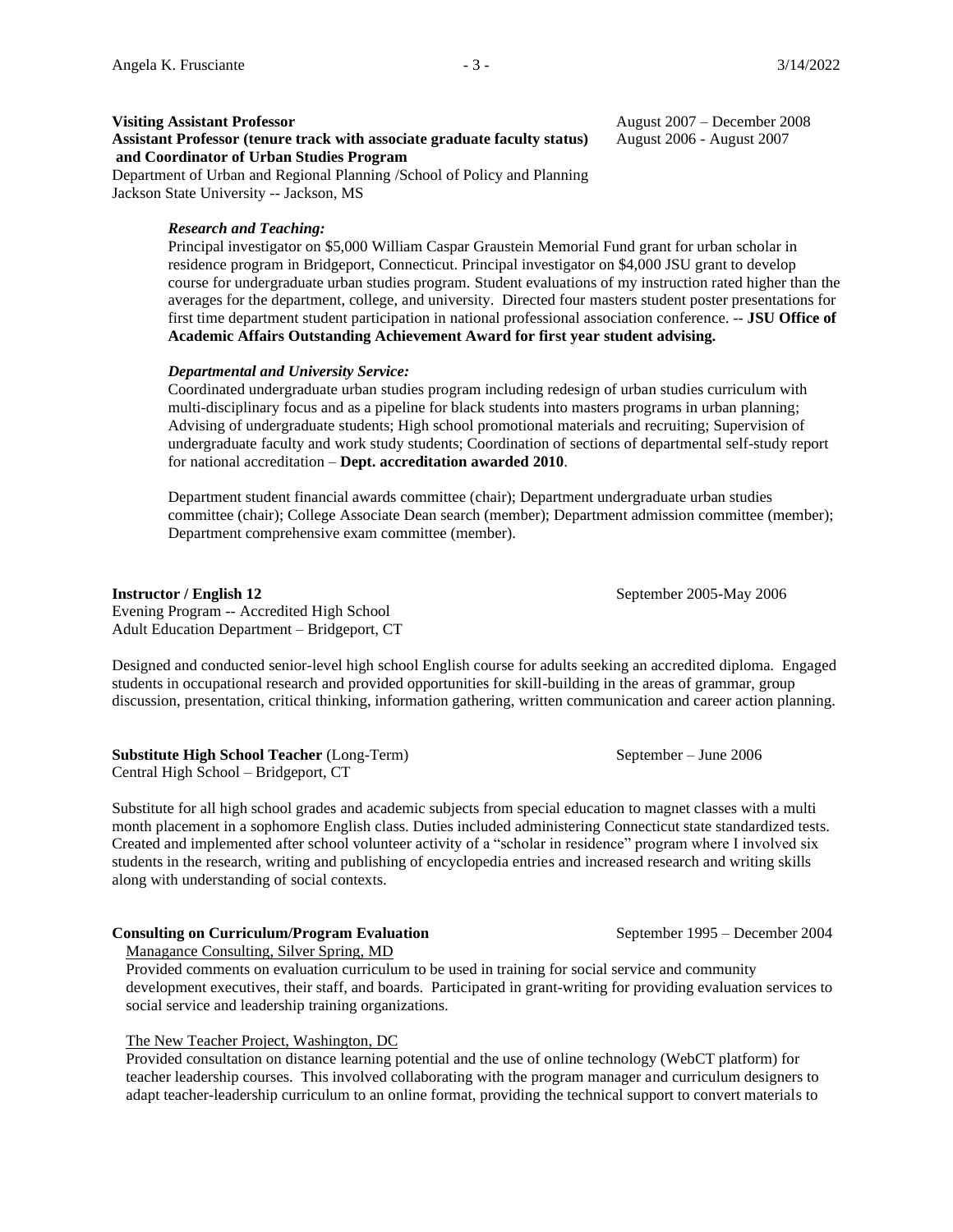the appropriate format, and designing rubrics for program staff and affiliated teachers to engage in formative evaluation.

#### Adams and Associates, Silver Spring, MD

Supported the strengthening of research findings of a multi-year leadership development project. This involved providing literature searches on issues of leadership development during organizational transition.

## JLH Associates, Upper Marlboro, MD

Conducted the summative evaluation of a leadership development program designed to support executives in nonprofit organizations and improve executive and board relations. This involved designing, conducting, and reporting on a leadership services survey. In a separate project, I also provided background literature materials related to adult educational theory in order to support ongoing training services in organizational development.

#### Center for Social Research, Silver Spring, MD

Provided the director and staff of a national evaluation firm with a developmental session on principles of qualitative research approaches and the potential use of these approaches in evaluating social initiatives.

#### **Teaching Assistant / Qualitative Research Methods** January 2001-December 2003

Department of Education Policy, Planning, and Administration University of Maryland -- College Park, MD

Provided website management for online component of graduate-level research methods courses and designed and conducted WebCt introductory training for students. Led group discussions, facilitating online dialogue, and meeting with individual students about research proposal development. Designed and conducted modules related to various research topics including: concept mapping, action research, research ethics, and data analysis.

#### **Academic Program Assistant** January 2001- June 2004

Organizational Leadership and Policy Studies Department of Education Policy and Leadership University of Maryland -- College Park, MD

Worked with Dr. Hanne B. Mawhinney in support of her roles as scholar, outreach director, president of a national Politics of Education Association and department area director. In relation to scholarship, conducted literature searches, assisted in report writing on issues of educational leadership, coordinated grant proposal processing through the university system, and assisted in grant-writing.

In relation to outreach and service, provided administrative support for outreach programming for statewide educational leaders and supported membership tracking of the national professional association. In relation to program area direction, assisted in coordination of faculty searches and distribution of faculty meeting materials.

Participated in the design and coordination of a system for processing program applications and provided student contact for purposes of recruitment and admissions review. Provided database design, tracking, and analysis of student admissions and enrollment data for various program planning activities and internal and external reviews, including NCATE accreditation of masters and doctoral level educational leadership programming.

## **Research Fellow -- Evaluation April 2000 - September 2000**

Fannie Mae Foundation – Washington, DC

Fulfilling a term position in evaluation, drafted an internal scan of grant-making. Transformed a conceptual framework into data collection tools for evaluating community college programming and designed initial case study guidelines for a national university-community partnership program.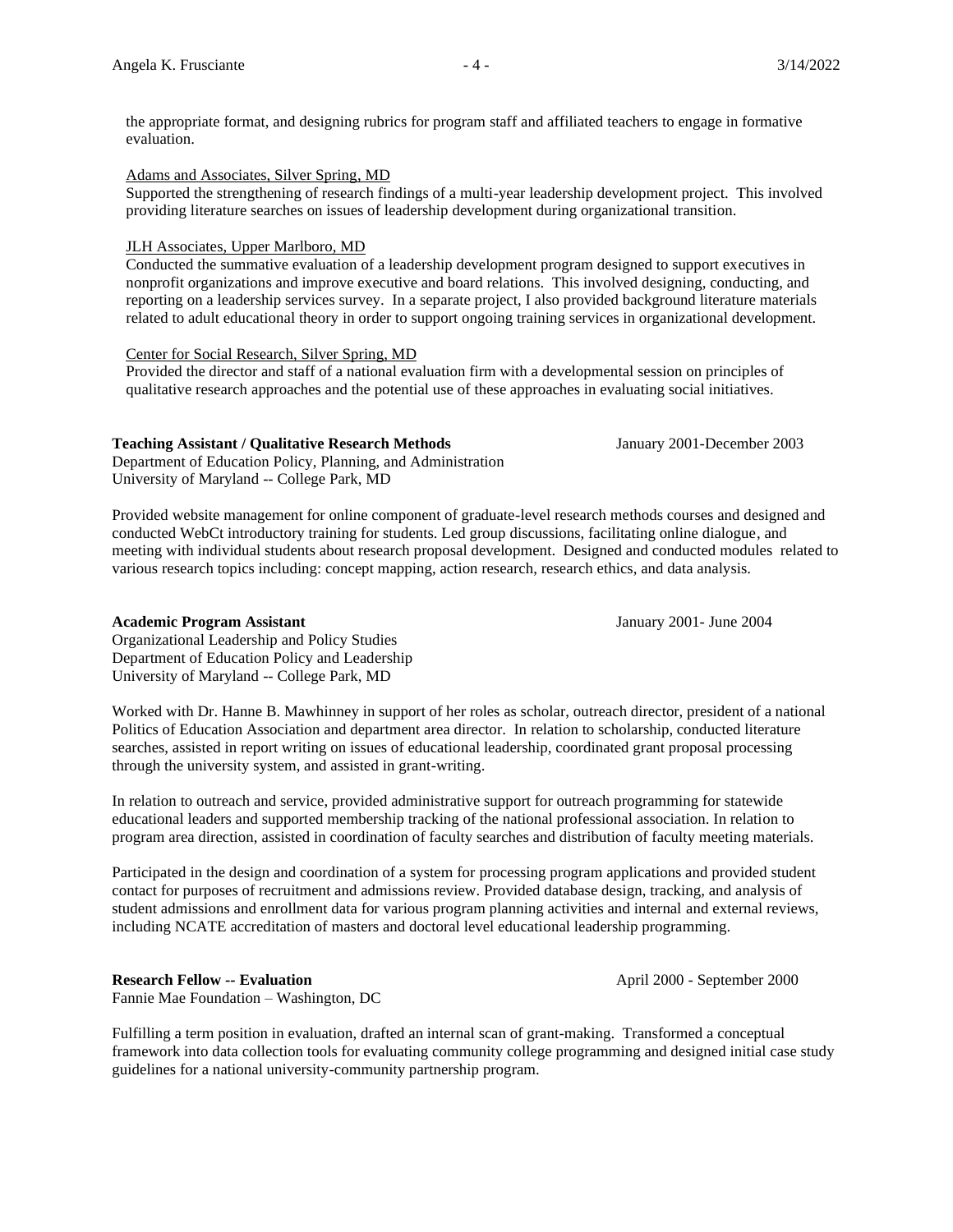**Coordinator of Evaluation Research (9/99-6/00)** August 1998 - June 2000 **Research Associate** (9/98-9/99) James Macgregor Burns Academy of Leadership University of Maryland -- College Park, MD

Coordinated the development of evaluation activities across education, training, and research departments of the organization. Worked with directors and staff in understanding evaluation processes and tools, coordinating the design and development of tools, and assisting program teams in conducting and analyzing data related to leadership development programming. Coordinated a team-data collection process for an environmental scan of leadership programming needs. As part of an outreach effort, staffed a committee to design a preliminary evaluation framework and worked with graduate students to collect data for The *Maryland Community Partnership,* an initiative to involve university faculty in interdisciplinary collaboration targeting local social and economic development.

#### **Research Assistant** June 1998 - August 1998

Department of Urban Studies and Planning University of Maryland -- College Park, MD

Contributed to a collaboration between the university and a grassroots community task- force interested in urban education reform. Gathered background information on community-school approaches and assisted in conceptualizing a program structure and writing a grant to secure funds for educational reform.

#### **Instructor / Social Foundations of Education** August 1997 - June 1998

Department of Education Policy, Planning, and Administration University of Maryland -- College Park, MD *Awarded University of Maryland, Center for Teaching Excellence award.*

Designed and conducted senior-level undergraduate course with an emphasis on disciplinary perspectives. The curriculum focused on encouraging students to: explore the historical, social, and philosophical foundations of educational practice; construct questions consistent with disciplinary perspectives; reflect on their own experiences and ideas of professional responsibilities and challenges; develop analytic and qualitative fieldwork skills; engage in individual, partner, and collaborative projects; and formulate visions and strategic plans for their professional goals.

#### **Research Assistant** August 1996 - June 1998

Department of Education Policy, Planning, and Administration University of Maryland -- College Park, MD

Worked with faculty members to gather background data through policy documentation and literature reviews in the areas of state systems reform policies and multi-level efforts of interagency collaboration and coordinated services.

*Community Development Leadership Project* Neighborhood Reinvestment Corporation -- Washington, DC

Participated in the design and implementation of qualitative evaluation components of Neighborhood Reinvestment's *Leadership for Healthy Communities* project, a pilot project initiated to develop leadership support services for nonprofit organizations. Designed a series of services surveys and conducted interviews with participants. Authored a series of reports on lessons of executive and board relations and collaborated in research design, implementation, analysis, and reporting of studies on transition processes.

**Research Analyst** June 1995 - March 1997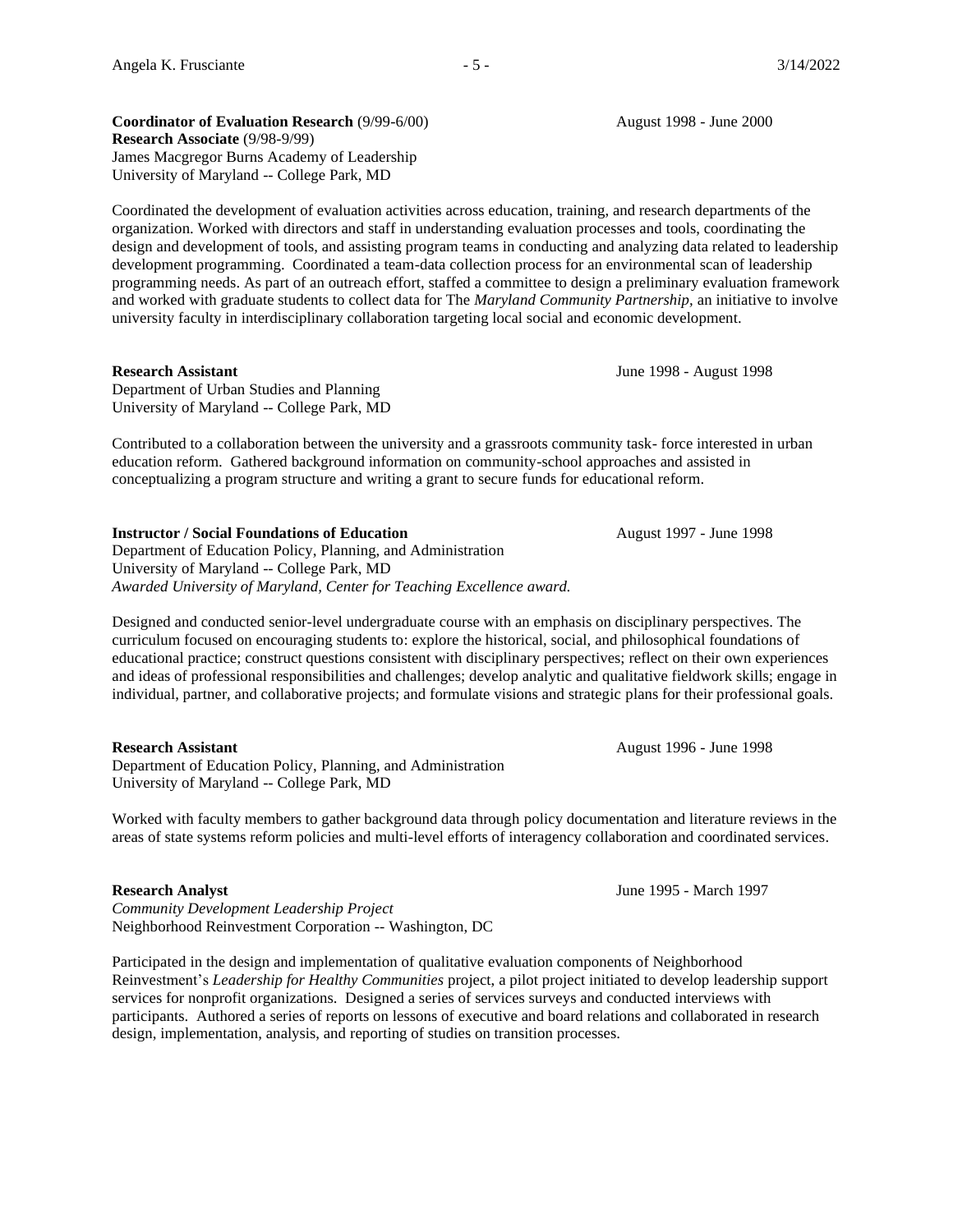### **Research Analyst Constanting Constanting Constanting Constanting Constanting October 1994 - August 1995**

Center for Social Research -- Silver Spring, MD

Provided the impetus for the organization's first qualitative evaluation of a social program. This involved conceptualizing the evaluative design and conducting the study of a foundation funded prison aftercare program in Detroit. The study included review of program documentation and quantitative data, on-site observation and interviewing of program staff, participants, and public officials to understand the impact of the program to the lives of those involved and working with evaluation staff to analyze and report on qualitative findings.

## **Research Project Team Member, University Outreach** January 1993 - January 1994

Center for Economic Development, University of Massachusetts -- Amherst, MA

Collaborated in analysis and reporting on Mortgage Lending Patterns in Holyoke, Massachusetts and explored the usefulness of Home Mortgage Disclosure Act (HMDA) data in uncovering discriminatory lending practices.

Collaborated in the design and conducting of a community needs assessment, and preparation of a neighborhood revitalization plan for increasing economic development and improving physical and social amenities in an urban community of Springfield, Massachusetts.

**Housing and Community Development Research Intern** June 1993 - August 1993 City of Chicopee, Community Development Office -- Chicopee, MA

Collected and synthesized data for a community profile of a Comprehensive Housing Affordability Strategy.

## **Project Coordinator, University Outreach September 1992 - May 1994**

Residential Arts, University of Massachusetts -- Amherst, MA

Supervised office operations, including interviewing new staff, training staff in professional and administrative procedures, and coordinating the conceptualization, design, and production of publicity materials. Student staff supervised included two graphic designers, a writer and an administrative assistant.

## **Production Editor/ Writer** February 1991 - September 1991

Fairfield County Woman Magazine -- Stamford, CT

Managed the production of a countywide publication (circulation - 50,000) including the oversight, design and production of graphics mechanicals and work with clients, sales staff, and an outsourced publishing house to ensure quality of advertising. Conceptualized and conducted feature articles.

## **Presentations, Reports and Peer-Reviewed Publications**

Frusciante, A. (2020). *Co-creating Effective and Inclusive Organizations: Putting Equity, Justice & Heartwork at the Center of Whole-Systems Change*. CEIO, New Haven, CT.

Frusciante, A (2020 – postponed due to pandemic). *It's not all about the money: Working across philanthropy, community and research through equity inquiry.* All-In: Co-Creating Knowledge for Justice conference, Santa Cruz, CA.

Frusciante, A. (2019). *Count them in: A landscape analysis of Fairfield County organizations supporting women and girls.* Fairfield County Community Foundation, Norwalk, CT.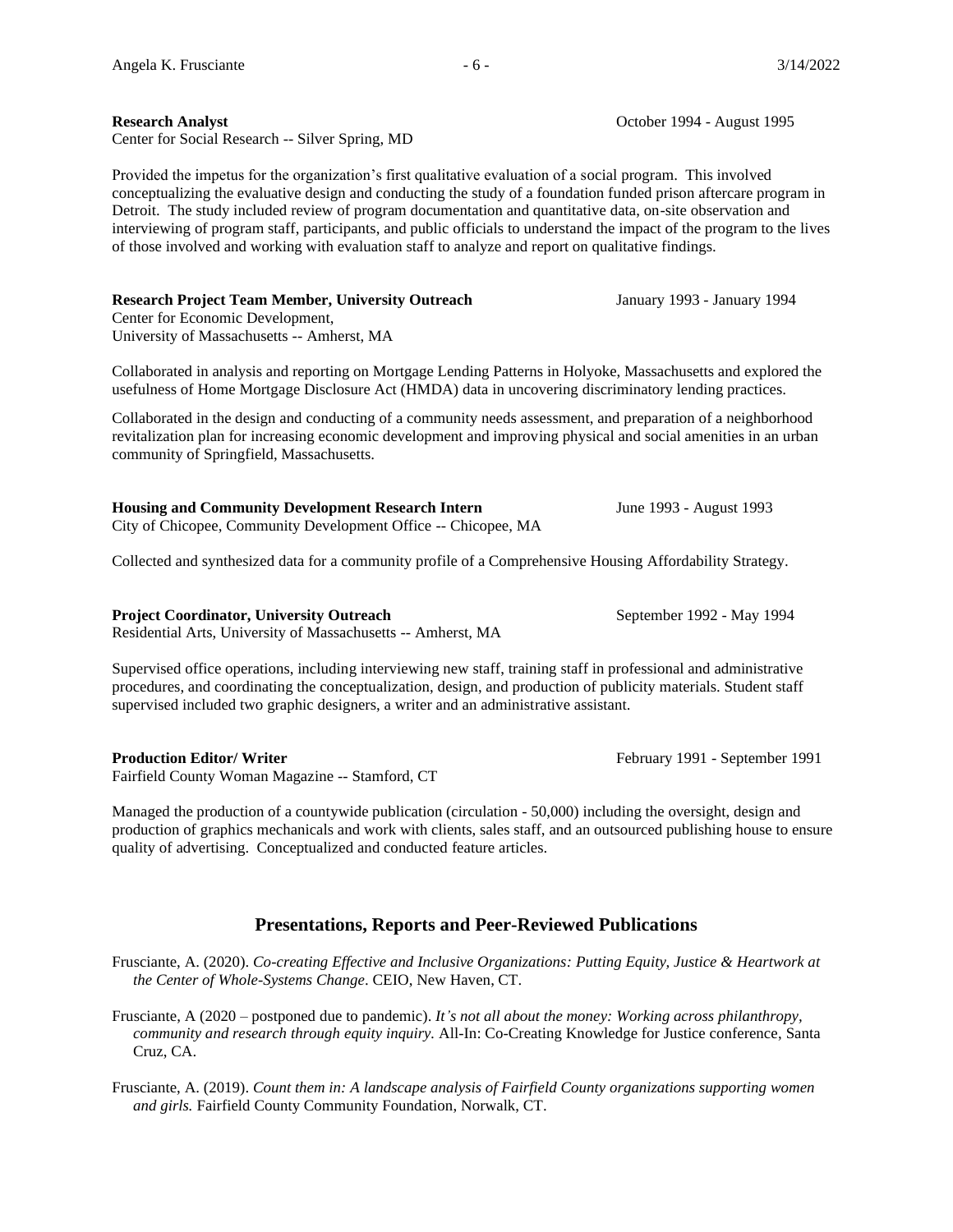- Frusciante, A. (2019). *Spiral as Geometric Archetype: How a group of change agents shifted philanthropic inquiry methods toward equity.* National Coalition of Independent Scholars Conference, Amherst, MA.
- Frusciante, A. (2018). National Webinar: *Embedding equity inside and out: How grantmaking process and change go hand-in-hand.* PEAK Grantmaking.
- Frusciante, A. (2018). *Embedding equity inside and out: How grantmaking process and change go hand-in-hand.* PEAK Grantmaking Conference, Orlando, FL.
- Frusciante, A. (2017). Chair, *Public Scholarship Encouraging Research Use: A Session about Knowledge Development.* American Education Research Association (AERA), Annual Conference .
- Frusciante, A. (2017). *Equitable Participatory Civics in "Millennial" Times: Why Knowledge Matters to Structural Change*. Knowledge Designs to Change.
- Frusciante, A. (2015). Co-designer and presenter. *Prioritizing Equity and Learning, Inside Out.* GEO Learning Conference. Boston, MA. Materials: *Learning and Equity in Foundation Practice: A discussion starter about engagement in university learning partnerships.*
- Frusciante, A. (2014). *Shifting from "evaluation" to valuing: A six-year example of philanthropic practice change and knowledge development*. The Foundation Review, 6(2), 114-134. (peer reviewed)
- Proposer and Co-designer/facilitator. (2014). *What's equity got to do with it? The realities of collective impact success*. Catalyzing Large Scale Change: The Funder's Role in Collective Impact (CI). CI Forum, Aspen, CO.
- Guest Professor, (2014). Session on Collective Impact in the University of Connecticut, Department of Public Policy. Grantwriting and Fund Development for Nonprofit Organizations., West Hartford, CT.
- Invited speaker. (2014). Grantmakers for Effective Organizations (GEO) staff session to inform strategic planning focus on support needs of learning officers.
- Designer of pre-session workshop. (2013). *Research Agendas to Impact Network Learning and Change: A Conversation between Scholarship and Philanthropy.* Association for Research on Nonprofit Organization and Voluntary Action (ARNOVA).
- Panel participant. (2013). *Making the right evaluation choices for your organization.* Grantmakers for Effective Organizations (GEO) Learning Conference.
- Roundtable facilitator. (2013). *How networked investments may be altering your organizational reality*. Grantmakers for Effective Organizations (GEO) Learning Conference.

Panel participant. (2013). *Speed mentoring for career professionals.* Council on Foundations Annual Conference.

- Plenary Speech. (2012). *Comments about Parent Engagement.* Connecticut Childhood Conversations Conference.
- Organizer. (2012). Multi-colleague panel presentation including program and support staff, director and lead trustee. *Supporting educational change: Strategies and tools for philanthropic learning.* Council on Foundations Family Philanthropy Conference.
- Presenter. (2011). Arafeh, S., Frusciante, A., Quenoy P. *Shifting from evaluation to "assessing as part of network learning" in a philanthropic organization: One case study.* Eastern Evaluation Research Society. Annual Conference.
- Panel Co-chair. (2011). Education Issues and Intersections presentation. *Collaboration between schools and the nonprofit sector: Rethinking leadership strategy for education.* Association of Research on Nonprofit Organization and Voluntary Action (ARNOVA) conference.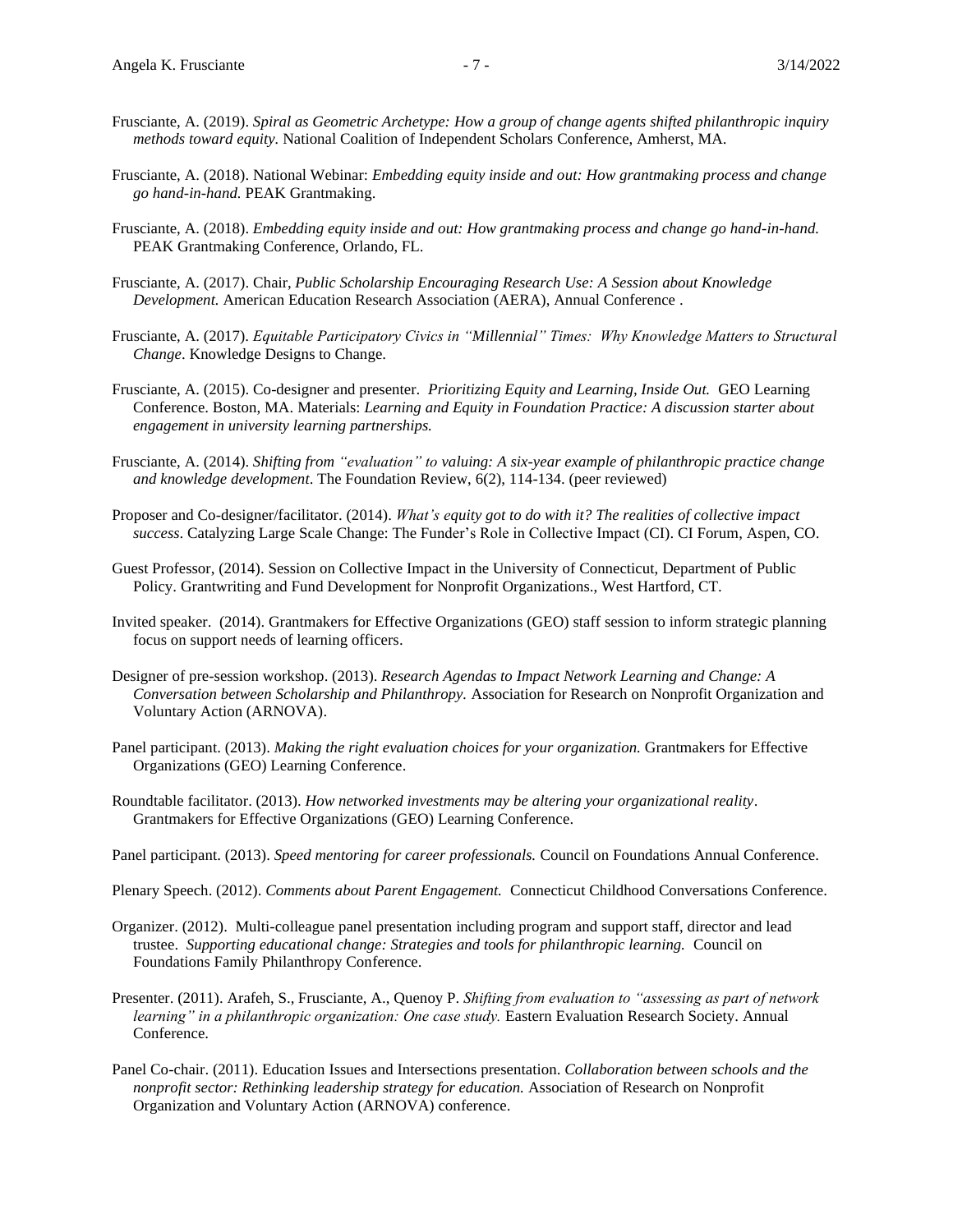- Poster presentation. (2011). *Network learning, nonprofits, and social diversities: Exploring structures for educational change*. ARNOVA annual conference.
- Invited speaker on innovative approaches. (2011). *Network learning: Connecting and interacting towards knowledge.* Ontario Trillium Foundation, Canada.
- Organizer and chair (2010). Premiere panel of the Education Issues and Intersections Group of ARNOVA, Panel titled: *Exploring nonprofit/education intersections: Redefining relationships between people, between organizations, and between learning theory and nonprofit practice*. ARNOVA annual conference.
- Frusciante, A. and Siberon, C. (2010). *Constructing collaborative success for network learning: The story of the Discovery community self-assessment tool.* The Foundation Review, 2(1), 53-71. (peer reviewed)
- Invited panel member. (2009). *Remarks about William Caspar Graustein Memorial Fund experience using RBA.* Results Based Accountability practitioner forum: Panel on RBA and strategic planning*.* Legislative Office Building, Hartford, CT.
- Frusciante, Angela. (2009) *Structuring and supporting success in multi-community initiatives during harsh economic times: Liaisons at the heart of an innovative engaged strategy.* William Caspar Graustein Memorial Fund. (peer reviewed)
- Paper presentation. (2009). *Structuring and supporting success in multi-community initiatives during harsh economic times: Liaisons at the heart of an innovative engaged strategy.* ARNOVA annual Conference.
- Frusciante, Angela. (2008). *Early literacy framing*. William Caspar Graustein Memorial Fund.
- Frusciante, A K. (2008). *Identifying transcendence in education for public service: Reflections on qualifying to teach as a pedagogic example*. Teaching in Higher Education, 13(6), 679-689. (peer reviewed)
- Frusciante, A. K. (2007). *Community action program.* Encyclopedia of Activism and Social Justice. Thousand Oaks: Sage Publications.
- Frusciante, A. K. (2007). *Participatory democratic leadership*. Encyclopedia of Activism and Social Justice. Thousand Oaks: Sage Publications.
- Frusciante, A. K., DeAguiar, B.,Galarza, D., and Joseph, J. (2007). *National Urban League.* Encyclopedia of Activism and Social Justice. Thousand Oaks: Sage Publications. (Co-authored with urban high school students).
- Frusciante, A. K., Babollah, E., Grant, C., & Simmons, S. (2007). *Community gardens.* Encyclopedia of Activism and Social Justice. Thousand Oaks: Sage Publications. (Co-authored with urban high school students).
- Invited lecture. (2005). *Discussing Development, Qualitative Analysis, and Change.* University of Massachusetts, Amherst, Regional Planning Program.
- Frusciante, Angela. (2004). *An analytic case study of the evaluation reports of a comprehensive community initiative.* (Doctoral Dissertation). University of Maryland, College Park.
- Roundtable discussion. (2003). *Holism, resource investment, and action in comprehensive community evaluation: Vision, reality, or another way to learn categorically?* Civic Education Conference.
- Roundtable discussion. (2003). *Representing civic learning: Addressing challenges of reporting on civic investment, action, and holism.* Civic Education Conference.
- Paper presentation. (2003). *Emerging a socio-political context for educational change: Questions of educator participation in the evaluation of comprehensive community initiatives.* American Education Research Association (AERA) Annual Conference.